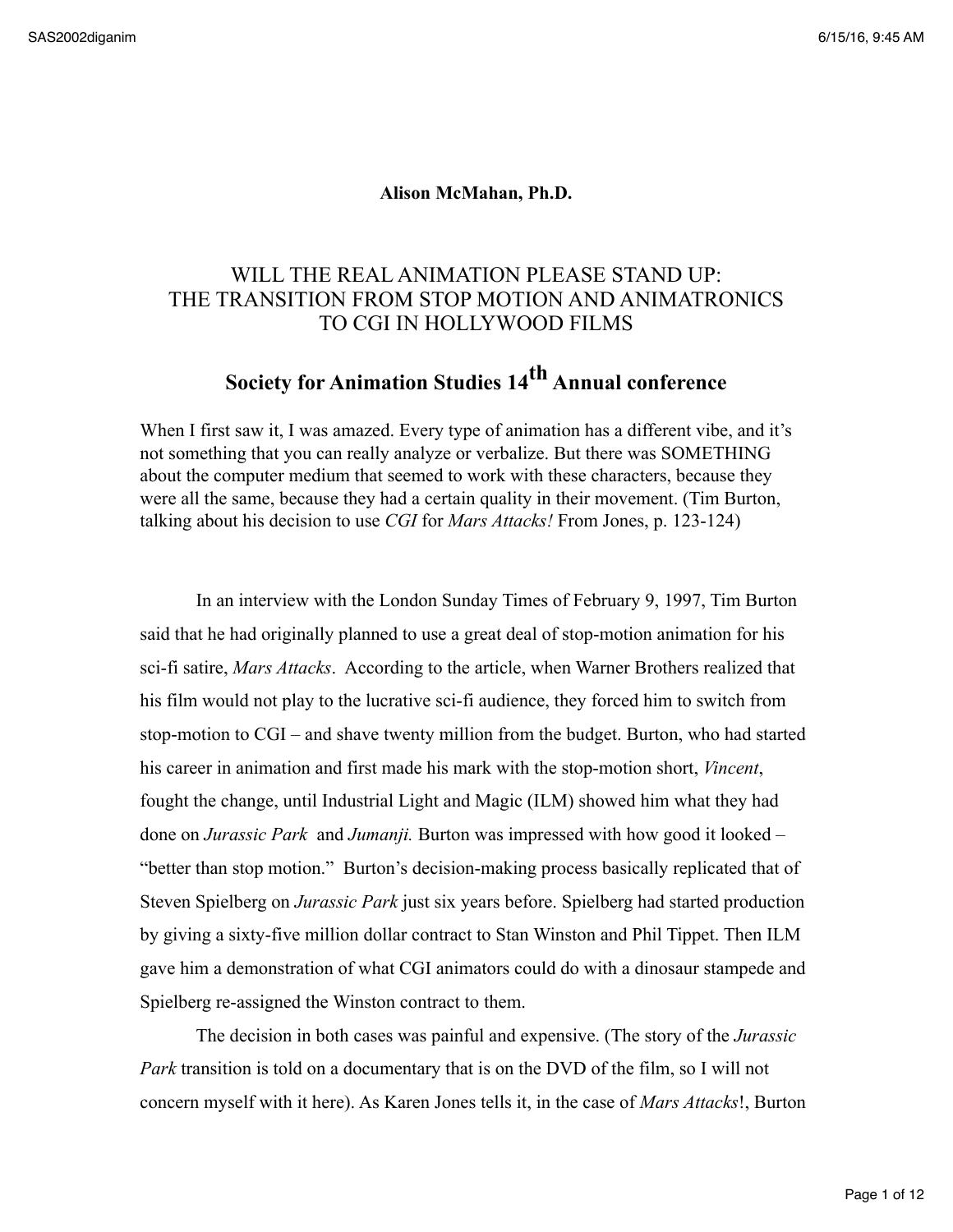had already hired Ian Mackinnon and Peter Saunders, owner-partners of a special effects company based in Manchester, England, and given them the job of making stop-motion Martians. Burton specified that he wanted the battle scenes between humans and Martians in *Mars Attacks!* to be reminiscent of skeleton fight in *Jason and the Argonauts*, in which Ray Harryhausen had brilliantly combined live-action and stop-motion. He also wanted the "hub-cap like flying saucers" to be produced using stop-motion. In order to faciliate the work, Mackinnon and Saunders moved to LA and began to arrange a collaboration with the Skellington group in San Francisco, the company (run by? Headed by? Henry Selick) that had produced *Nightmare Before Christmas,* but Skellington was too busy with *James and the Giant Peach.* Mackinnon and Saunders got to work on their own, setting up a facility in LA and producing various models of Martians for Burton's approval. After viewing their models, Burton made two key decisions: that all the Martians should look the same, and that they should never blink. According to Jones, Burton made these changes to make the Martians more frightening, but they are also the kind of decisions made by someone working in stop-motion who is trying to cut costs.

When Larry Franco, the producer for *Mars Attacks!*, who was fresh off the set of *Jumanji*, saw the first stop-motion tests of the Martians, he was reminded of the early phases of the CGI animal animation for *Jumanji.* It was he who asked Burton to meet with the people at ILM. Burton agreed with hesitation: he didn't like the look of *Toy Story*, and that's what he thought he was going to see. At ILM, Mark Miller, who had been the visual effects producer on *Jumanji* and would soon be playing the same role for *Mars Attacks!* and computer graphics supervisor Jim Mitchell spent a month preparing a screen test of digital Martians against a real background, with a flying saucer and sound track.

When Burton saw the ILM test, he was amazed:

When I first saw it, I was amazed. Every type of animation has a different vibe, and it's not something that you can really analyze or verbalize. But there was SOMETHING about the computer medium that seemed to work with these characters, because they were all the same, because they had a certain quality in their movement (Jones, 123-4). Also, because we needed so many of them, that would have been much more difficult with stop-motion. To animate ten of them in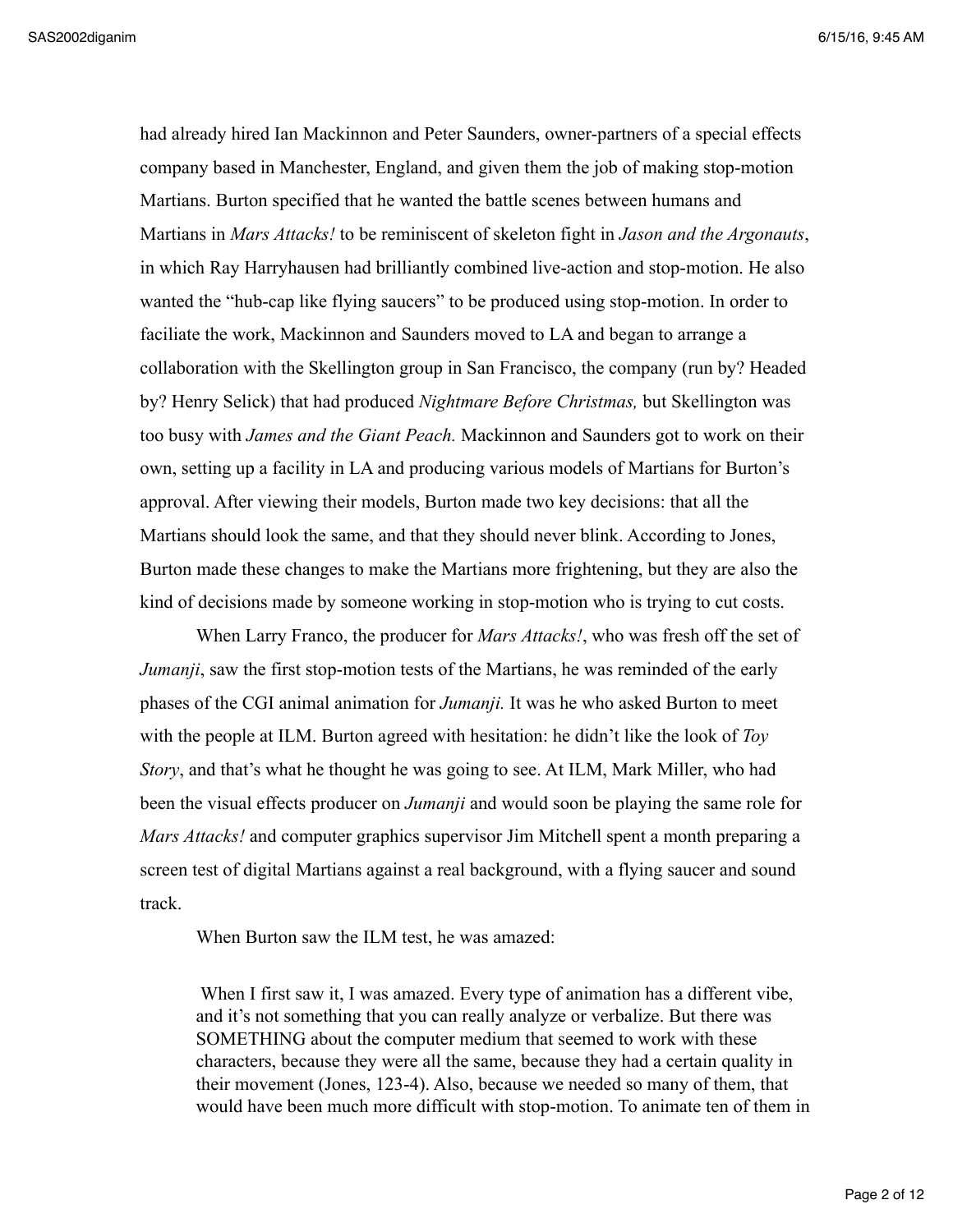a room would have been a much more difficult task. …At the root of it, animation is animation. Each form requires its own special set of circumstances and expertise." (135-137)

As a result, just as Mackinnon and Saunders were ready to go into full Martianstop motion puppet production, in November of 1995, Burton pulled the plug. Karen Jones gives a more detailed description of the problem:

 Faced with the incredibly demanding production schedule, the marriage of live action and animation proved too difficult. Due to the extremely time-consuming nature of stop-motion, Burton would have had to film the live-action plate shots – the background shots into which the animation puppets would be composited digitally – months before the other scene elements even could have been conceptualized, particularly those starring the live actors who would be filmed playing opposite the Martians. (Jones, 47)

The only Martian played by a live actor was the martian femme fatale, played by Lisa Marie, Burton's girlfriend (the two had been introduced by Jonathan Gems, the screenwriter for *Mars Attacks!*). Because the mayhem in the film required life-sized Martian bodies, Mackinnon and Saunders were asked to produce fifteen full-scale Martians for use as Martian corpses in the film, and their design work was passed on to James Hegedus at Industrial Light and Magic (ILM), who inherited the job of creating 3D Martians, but now in the computer. Hegedus had worked as visual art director for Joel Schumacher on the Tim-Burton-produced *Batman Forever*. The digital architecture for *Mars Attacks* kept some influences from its stop-motion incarnation: many of the sets were round, as round sets made it easier for stop-motion animators to reach in and make adjustments (Jones, 67). The switch to CGI had certain benefits: the realistic interaction between Martians and live actors that Burton wished for would be easier to achieve, and Burton could now film the rest of the movie in an anamorphic format, which would not have been possible if he were still working with stop-motion (Jones, 125). Burton was able to return to some design elements, such as the tear-drop shaped Martian helmets he had wanted but had to let go of for stop-motion.(Jones 133). The ILM animators even offered to leave off the motion blur that is added towards the end of the computer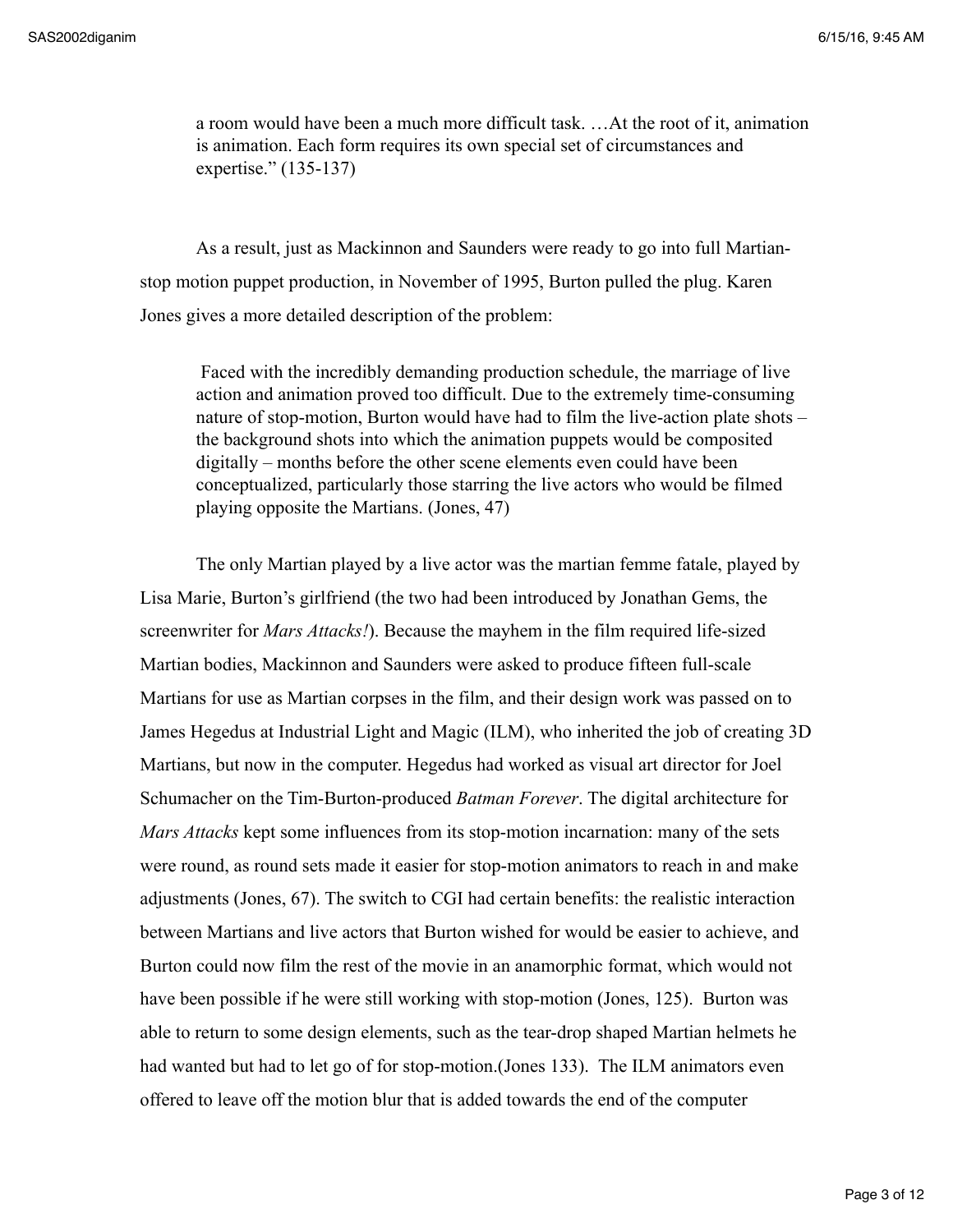animation process, to make the images look more like stop-motion, and keep Burton's original idea of an homage to the work of Ray Harryhausen. But Burton refused: if they had the ability to make the Martians look real, then that is what they should do.

Like any animation format, CGI has a long lead time, and with a December 1996 release date, time was tight. A team of 60 at ILM was responsible for around 200 shots, mostly involving the Martians in such a way that they would match with the live-action footage and interact with the live actors. Warner Brother's own digital company, Warner Digital Studios, was responsible for the remaining 130 effects shots, including the Martian robot, the flying saucers and the scenes of exterior destruction. An in-house model shop built exact replicas of such monuments as the Eiffel Tower, England's Big Ben, and the Taj Mahal to be exploded on film. None of these model shots ever stood alone; all required computer graphic additions, like flying saucers and death rays. The visual effects division at Warner Digital was run by Michael Fink who had previously won and Academy Award nomination for Best Visual Effects for the penguins and bats he had produced for *Batman Returns*. (Jones, 141). Fink commented on Burton's photoreal, but completely stylized look for the animation:

Unlike other films, where the effects you create are entirely photorealistic and completely modern, *Mars Attacks!* has a very different kind of production design. What we tried to do was re-create the feel of the fifties science fiction invasion from Mars kind of movies, but make it contemporary and modern, and completely photorealistic. It's a very fine line to walk.

The appearance o f the martian robot, like the style for most of the film, was based on the Topps bubblegum trading cards banned in the 1960s for their "violent subversive images" of Martian firing ray guns at semin naked blondes. The Martian robot is a closely modeled on Topp's Trading Card (#32, "Robot Terror), as well as related denizens of '50s sci fi movies. For its movement Warner Digital Studios took cues from other Tim Burton characters, such as Edward Scissorhands and Jack Skellington". The robot, which Fink describes as "a two legged army tank," was transported directrly from the page to the screen. "We had the reference from the trading card (32, Robot Terror)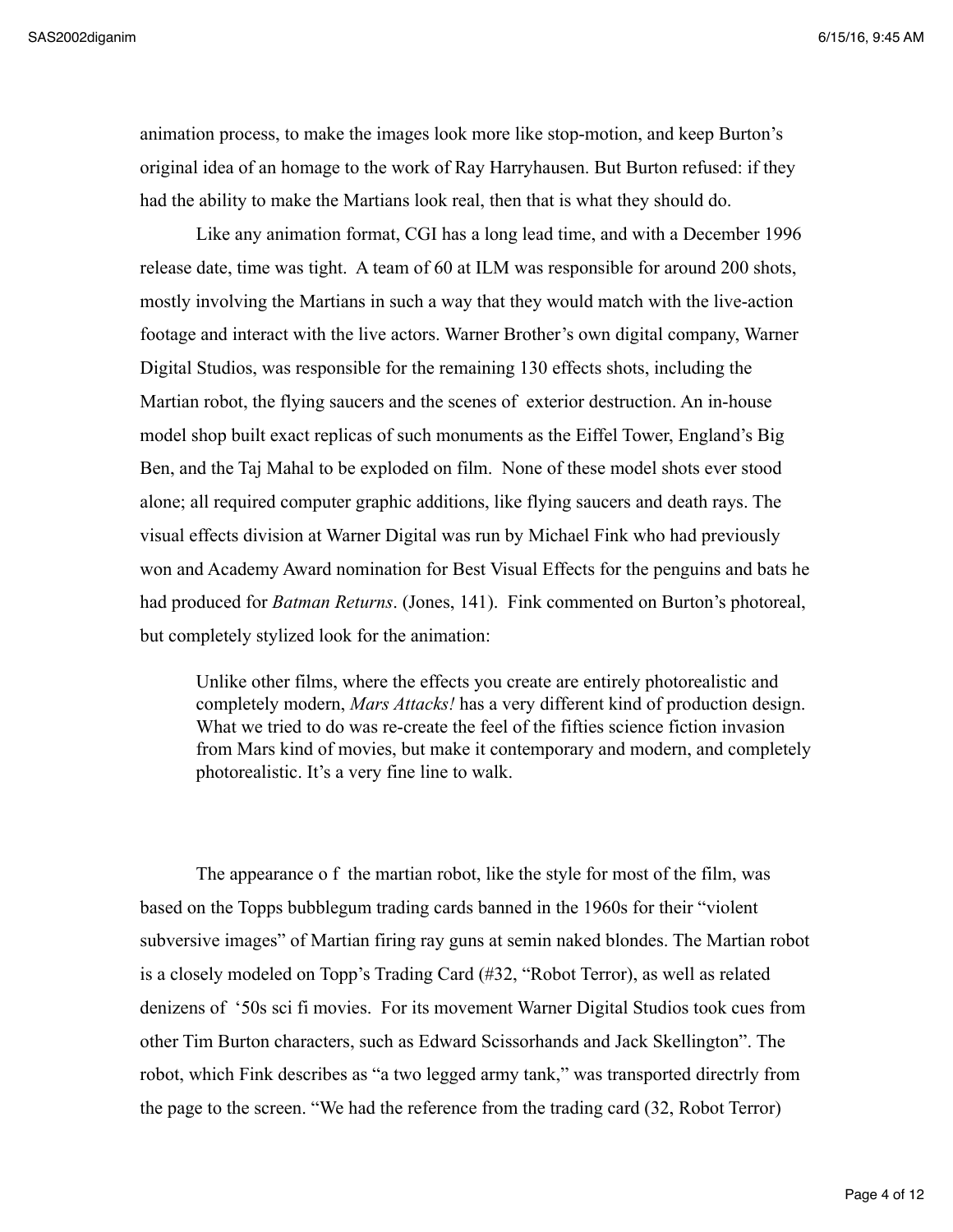and we also had a reference from Wynn Thomas, who had an illustrator draw a proposal for a robot. Based on these, we actually created a robot in our computer. Quite often, we'll actually sculpt a creature in three dimensions and then digitize it, but in this case, we started from scratch on the computer."

These two high-profile cases, *Jurrassic Park* and *Mars Attacks!*, are indicative of a change that is taking place industry-wide, where much work that would have once been done with stop-motion and animatronics is now done with computer generated graphics. Some critics, such as Mark Langer in his article "The End of Animation History" (on the SAS website) have pointed out that both practitioners and scholars need to come up with a new definition of what animation is, a definition that isn't based on calling animation "not live action cinema" but puts animation and live-action into a new relation to each other. Langer goes as far as to say "… [the] hybridization of animation and live-action … this collapse of the boundary between animation and live-action … can no longer be viewed as an aberration, but as a major trend of contemporary cinema."

My goal in this paper is to put the relationship of animation and live-action cinema today into perspective by looking back at the relationship between the two at the very beginnings of cinema's history. Traditionally in cinema studies we have seen animation as a sub-set of live-action cinema; I will argue that if we compare the relationship between the two at the beginning of cinema's history we will see the aberration is not that the boundary between animation and live action cinema is collapsing now, but that the two were ever seen as separate to begin with. Langer mourns the loss of cinema's indexicality and connects it to an overall cultural fear that we can no longer distinguish between simulation and reality. I argue that cinema has always been about simulation; culturally, until recently at least, we have associated photorealism with realism, but just because we think of it that way does not make it so. In fact, I would go as far as to argue that live-action cinema and animation were never really distinct mediums, and that live action cinema should be seen as a sub-set of animation.

Let me explain. I believe that we have misunderstood the primary drive behind changes in cinema production and exhibition. The primary drive is not a drive towards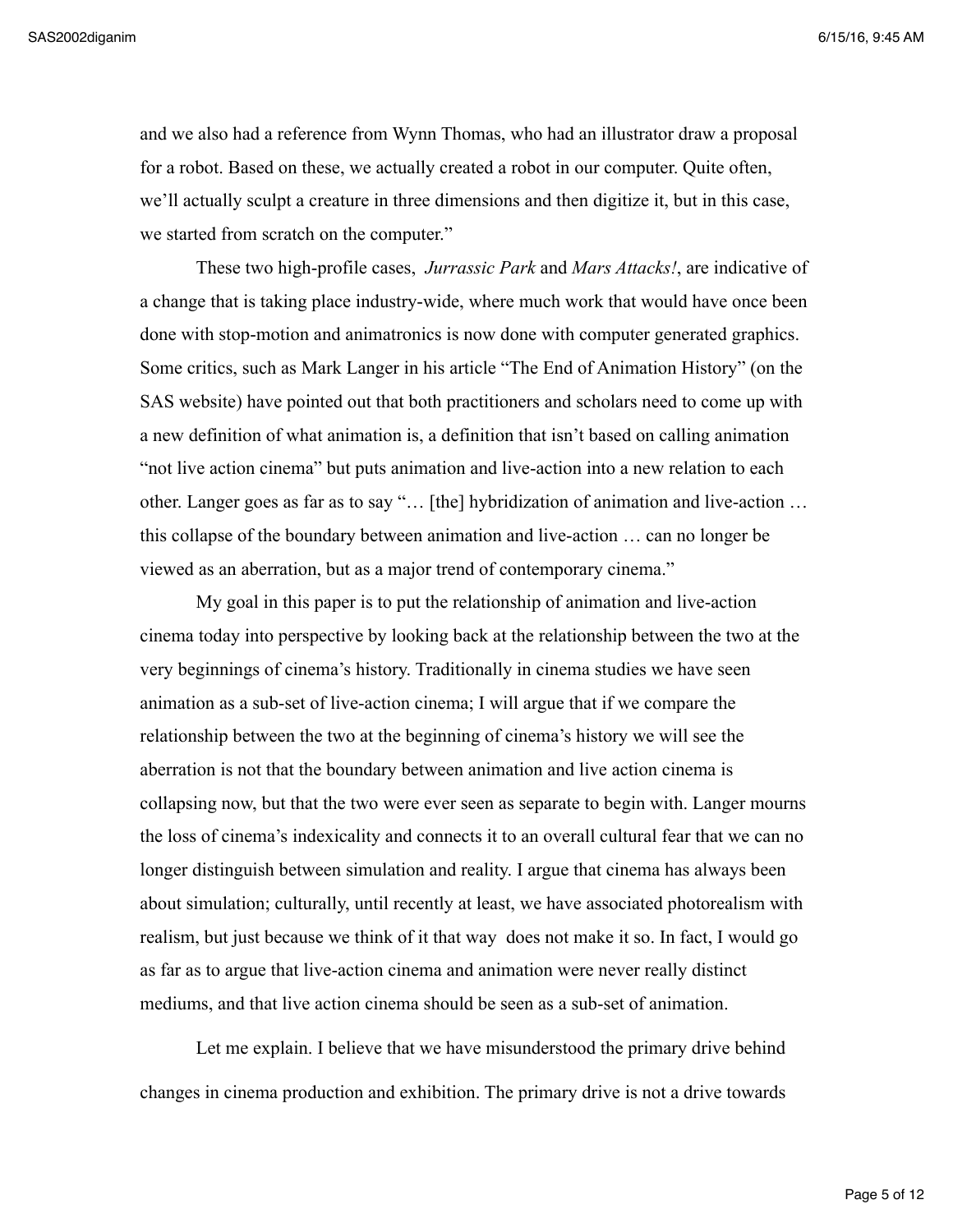increased realism, based on audience demand, but a drive to mechanization. In my book on the first woman filmmaker, *Alice Guy Blaché, Lost Cinematic Visionary*, I argued that processes such as the impulse toward color and synchronized sound in the cinema, which have usually been interpreted as reponses to audience demand for increased realism, were really the result of an industrial drive to mechanization – to put it simplistically, to need of the film manufacturers to standardize production and exhibition in order to more reliably define markets.

The drive to mechanization in live-action cinema made itself felt in animation as well, from the Taylorization of animation studios initiated by John Bray, to the use of techniques like rotoscoping.

When I looked more closely at this drive to mechanization, it struck me that in many cases, whether I was looking at examples from live action or from animation produced at the turn of the  $20<sup>th</sup>$  century, the drive to digitization was already apparent. In other words, the mechanization of cinema in the  $20<sup>th</sup>$  century and the digitization of cinema in the  $21<sup>st</sup>$  are related drives, acting on live-action cinema and animation in related ways. So I don't think it's surprising that current "improvements in animation technology make it impossible to tell animation from live-action, [and] improvements in special effects have made it impossible to tell live-action from animation," (Mark Langer). What surprises me is that we ever saw the two as separate at all.

I will illustrate my point by taking three cases from early cinema: cases of early motion capture, early rotoscoping, and early digitization as represented by trick films, in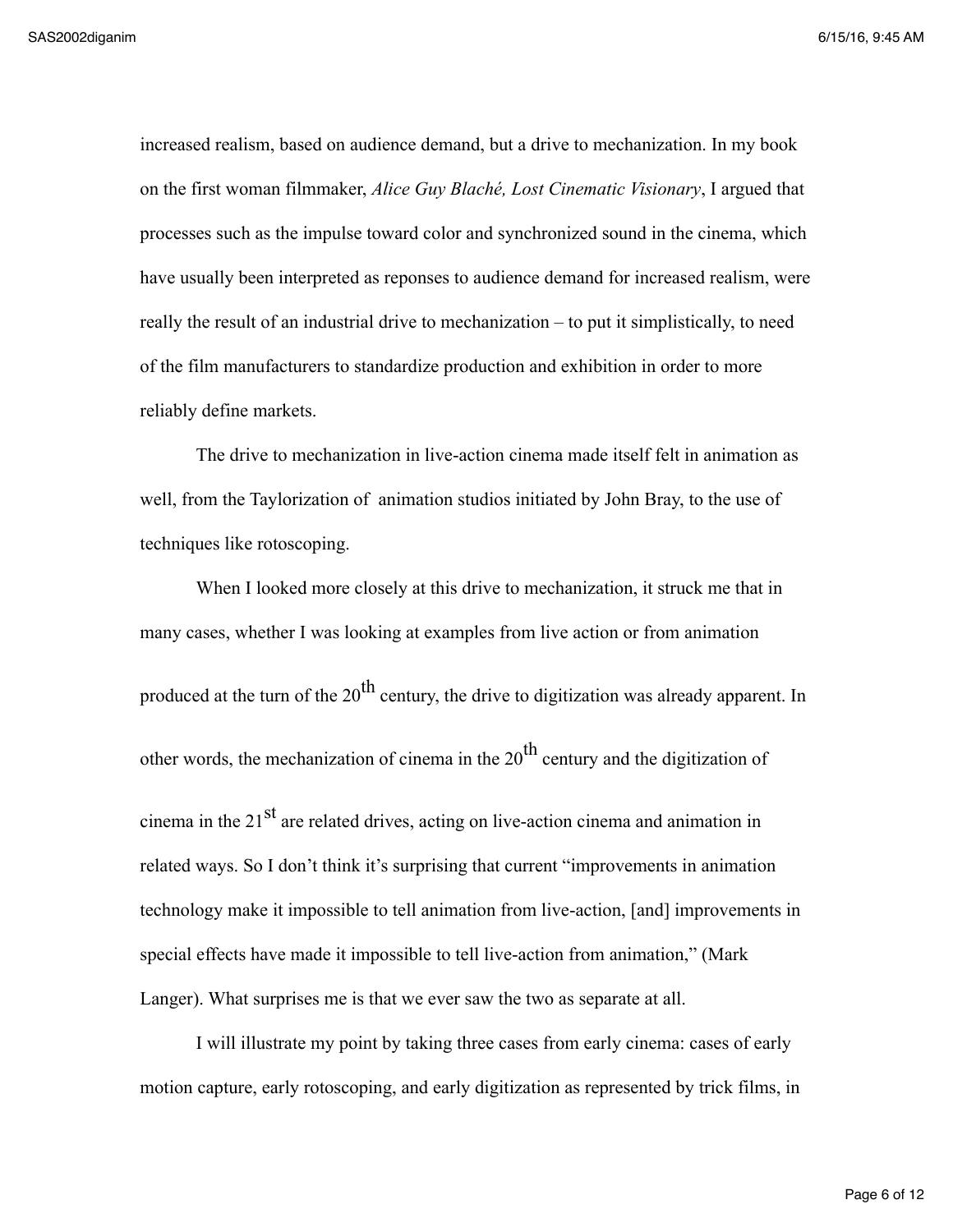the work of film and animation pioneers Etiènne Jules Marey, Emil Reynaud, and Georges Méliès.

Marey, and his associate, Georges Demenÿ, were French peers of Eadweard Muybridge and like him, pioneers in motion studies. In the pursuit of a better understanding of how the human body moves, Marey used an early version of motion capture: Demenÿ or other test subjects would wear black body socks marked with white dots so that only dots were recorded by the camera as the subject moved. When filmed, all that was visible were the white lines and the white dots that marked the joints, creating a skeleton dance version of the movement.

 Emile Reynaud, better known as an early animator, also used a method that could be seen, retroactively, as a form of digitization. In 1896 he adapted Marey's proto-motion picture device, the *chronophotographe,* to make a motion picture camera-projector and made a handful of films. The first of these was a classic vaudeville act by two clowns, Footit and Chocolate (who was in blackface), loosely based on an episode of William Tell: Chocolat has an apple on his head (and takes bites out of it) and Footit shoots it off with a water rifle, soaking Chocolat in the process. Once Reynaud had the film (shot at 16 frames a second) he took a few frames from one part and a few frames from another. These short selected sequences were then reproduced on the transparent celluloid, improved by drawing and coloring applied by hand and then strung into a sequential loop by joining them within in a perforated flexible metal band. Reynaud repeated this process with two other early digitizations-in-a-mechanical-format, one entitled *Le Premier Cigare (Mimodrame Comique)* in which a university student tried his first cigar and found it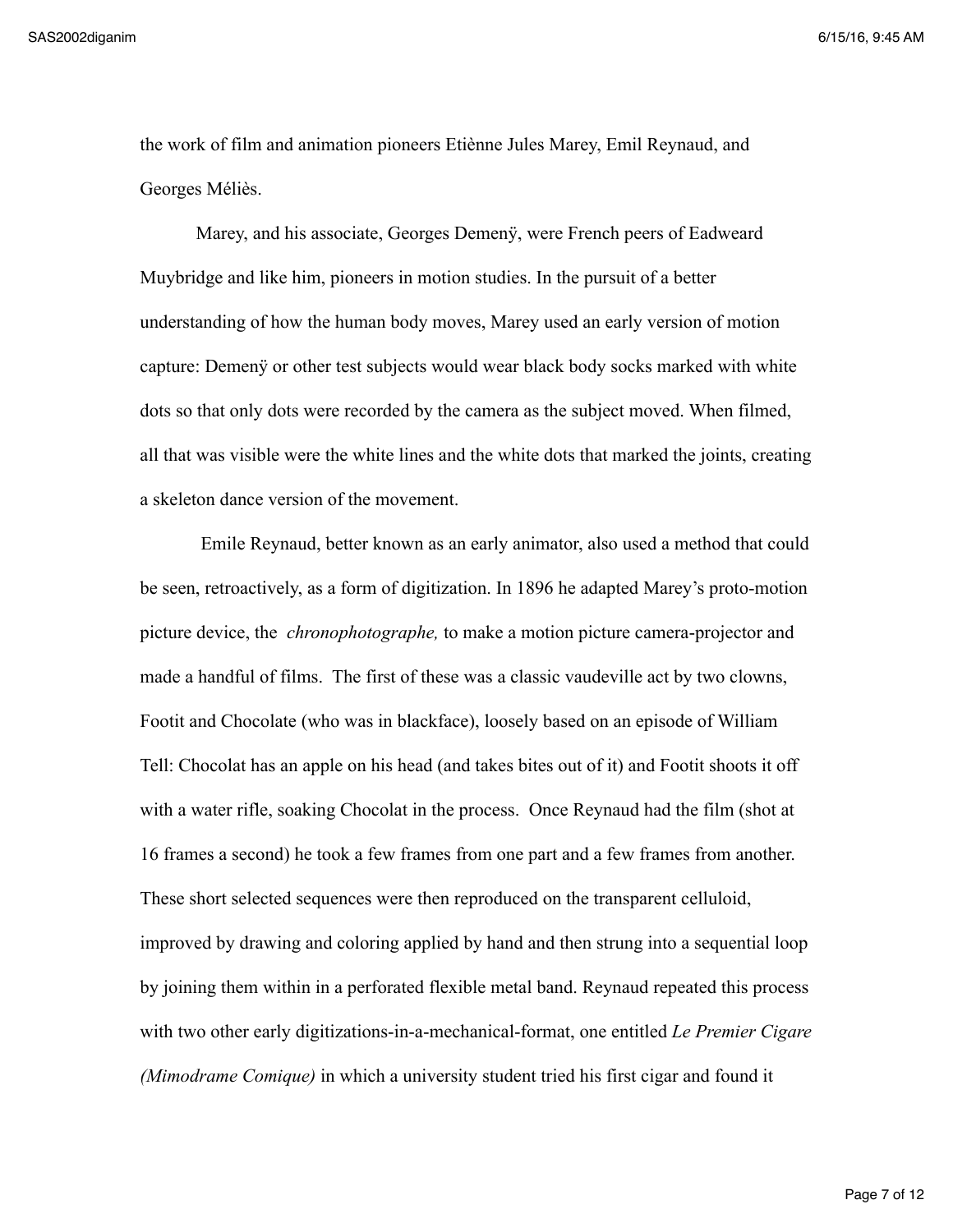comically sickening, and another vaudeville act featuring a pair of clowns, called *Les clowns Prince (Scène comique)* made in 1898, which was never shown to the public. Unfortunately, none of these early efforts survive.

A similar method was used in 1899-1900, by the Brothers Bing of Nuremberg, along with other German toy firms, Planck, Bub and Carette, and the French Lapierre Company, all of whom made cartoons for use in toy viewers based on live-action films. These toy cartoon animators invented a form of rotoscoping, tracing from early live action films such as the Lumière film *L'arroseur arrosèe,* a Méliès trick film, *The Serpentine Dance (Loie Fuller)*, 1901, *Skiers (*two films from 1900), *Jumping Clowns, Clown and Dog,* and *Rider* all by Ernst Planck, all from 1910. Rotoscoping continued to be important in animation films until the advent of digital motion capture.

A closer examination of trick film techniques shows that they also can be considered a mechanical version of modern computer simulation techniques.

 Trick films made before 1908 by artists such as Méliès working in his own studio and Zecca and Segundo de Chomón working for Pathé included processes such as stopsubstitution (stopping the camera and replacing a beautiful princess with an old hag, or a horse with a toy), filming in slow motion so that when projected at normal speed the film would appear speeded up, combining such fast-motion though superimposition with a regular speed sequence so that some characters moved at comically fast speeds and others at normal speed, cutting alternate frames out of a sequence to speed it up, shooting with the camera hanging upside down so that the film when projected normally would play the action backwards, fade in and fade out of a figure in superimposition to simulate the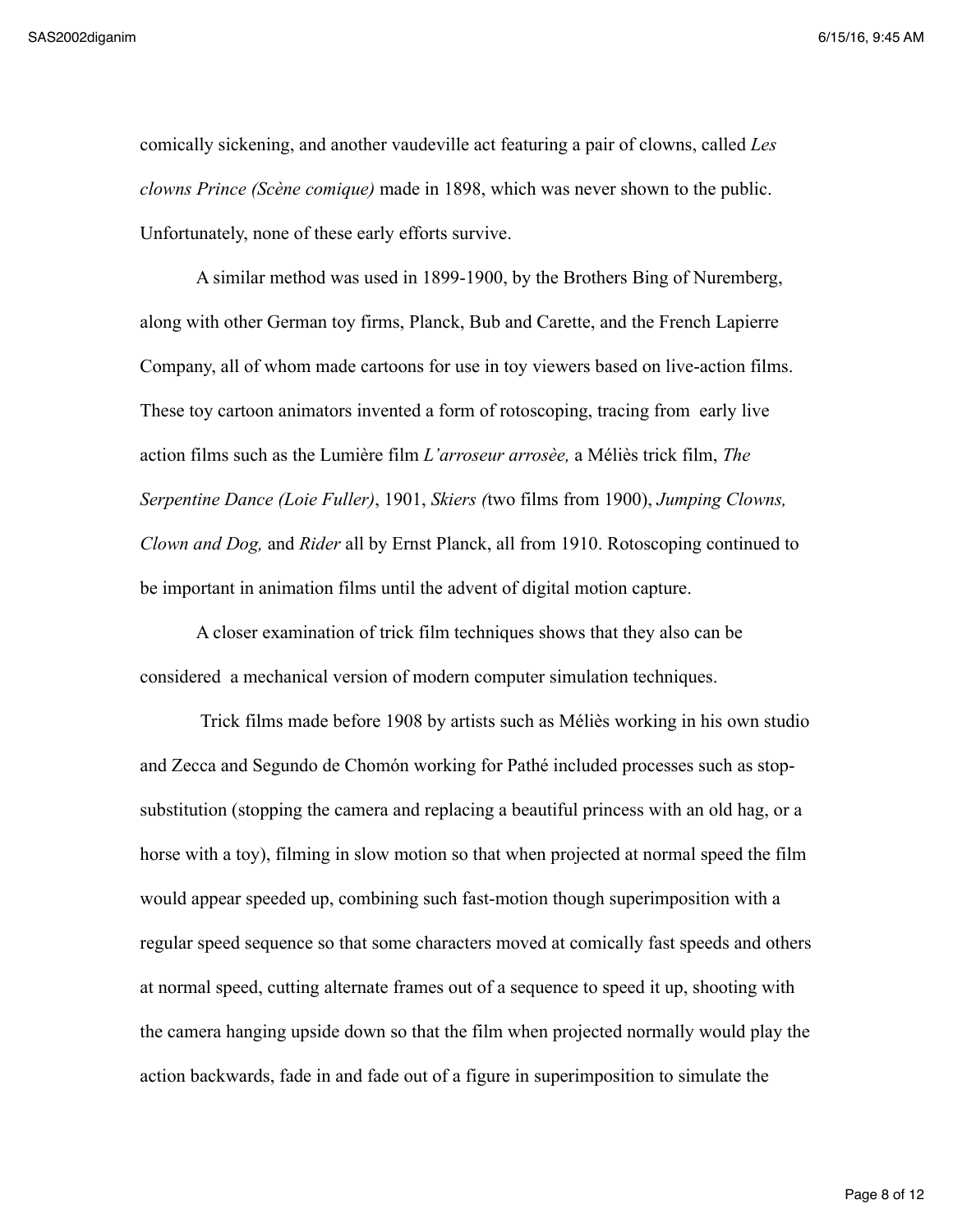apparition and disappearance of a ghostly figure, and the use of props such as removable limbs, miniature sets, and miniature props. The list is much longer but this gives an indication of the creativity of the film manufacturers working in live action cinema before 1910.

Let's look at some of these techniques more closely. First of all we have **stopsubstitution**. In this early film (title), a man is run over by a car. The camera is stopped before the man is actually run over, and a real cripple with dummy legs is put in his place. After the car runs over the dummy legs they are separated from the cripple's body, leading to the humorous conclusion of the film, where a doctor who was in the car replaces the leg and instantly the man (through another stop-substitution) is able to rise and walk.

The effect achieved through stop-substitution is thus similar to that achieved through digitization in the recent film *Forrest Gump*, where Gary Sinise is shown to be legless from the knee down. In both cases the goal is the same: to simulate an amputee when in fact the principle actor is whole-bodied. The difference is the means to achieve it: in 1904 the means was mechanical; in 1994?) the means were digital.

Matthew Solomon, in his essy "Twenty-Five Heads Under One Hat": Quick-Change in the 1890s, has made a connection between the turn-of-the-century illusions of the quick-change artistry type, such as "…the rapid alteration of character through costume changes; chapeaugraphy, the manipulation fo a piece of felt to form different hats; and shadowgraphy, the use of the hands to create human and animal figures in a beam of light," (Solomon, p.3) and digtal morphing.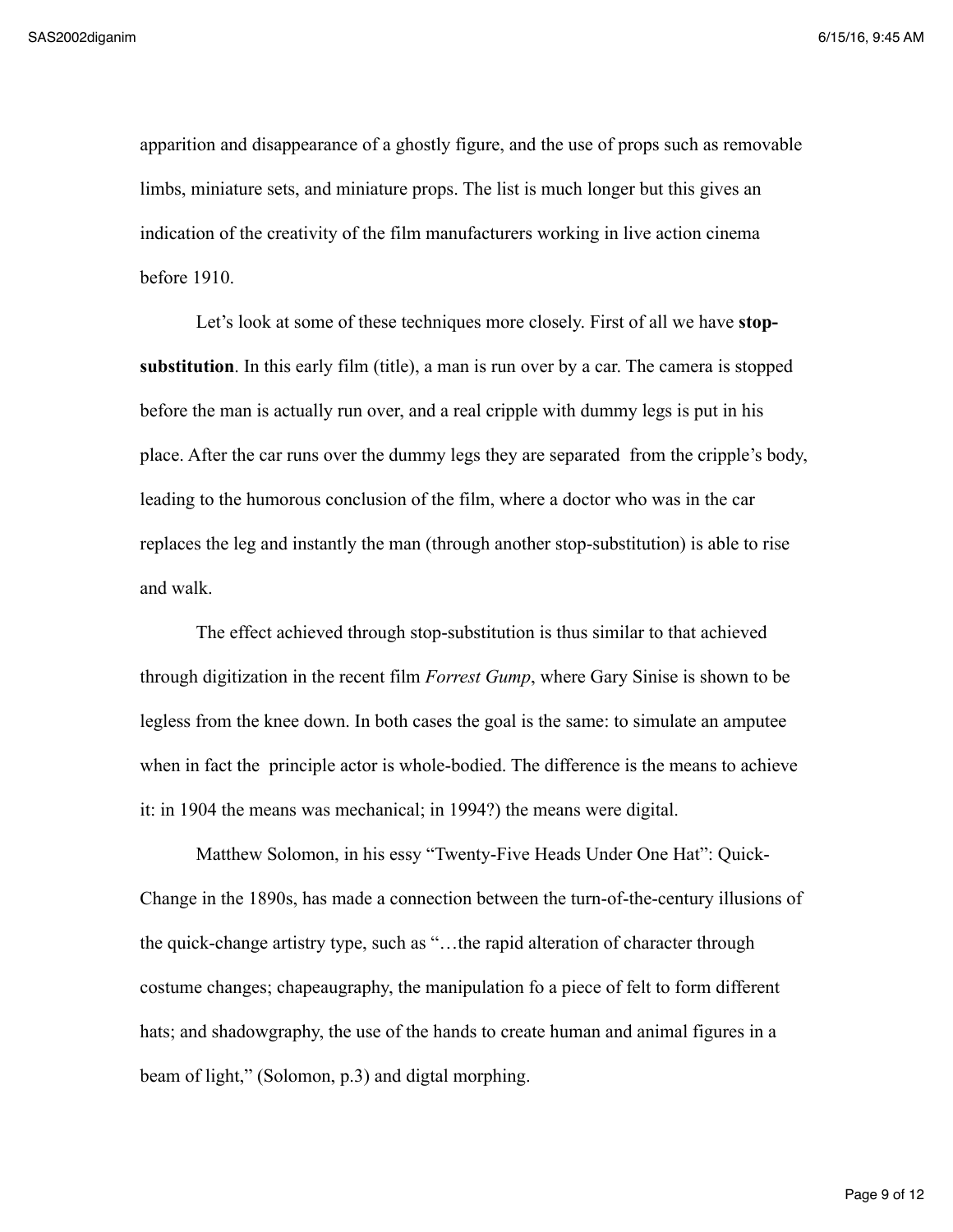Placing metamorphic performance within a longer history of transformation that includes not only the emergence of cinema but also the contemporary proliferation of digital media…. Foregrounds a significant set of continuities. Viewed from the late twentieth century, one hundred years later, when the cinematic is being increasingly replaced by the digital,quick-change, chapeaugraphy, and shadowgraphy take on added significance, appearing not so much archaic as visionary. (Solomon, p. 4)

Let me show you an example of such a performance, in which Melies combined his own metamorphic abilities with the transformative qualities of superimposition and dissolve in the cinema. (Show "Untameable Whiskers).

This film is prescient, in that it is not simply a record of a quick-change performance – the transformations are too detailed for that – nor is it simply a series of a repeated cinematic trick, but rather both combined, much in the way that morphing combines performance and digital trickery today. As Solomon concludes, cinema abandoned these early attempts at morphing, though the tradition could still be found in certain animated films, but it reappears now with the possibilities of digital media. (Solomon, p. 17)

Most of the tricks I listed above are based on some kind of stop-motion technique used in live-action films, and it might seem a stretch to talk about trick films in the same breath as 2D animation. In fact, most film historians generally focus on the influence of early trick films on animation films in terms of content. But we must not forget that animation itself is a product of stop-motion animation, as each drawing is substituted by the next, shot on another bit of film, until the whole gives the impression of movement.

When the popularity of trick films waned, around 1907, cinema and animation went in apparently separate ways: stop motion lost it's popularity after the first decade or

so of the  $20<sup>th</sup>$  century, though it continued to be used for special effects; but animation continued to be based on the stop-motion principle. Now the two paths, relatively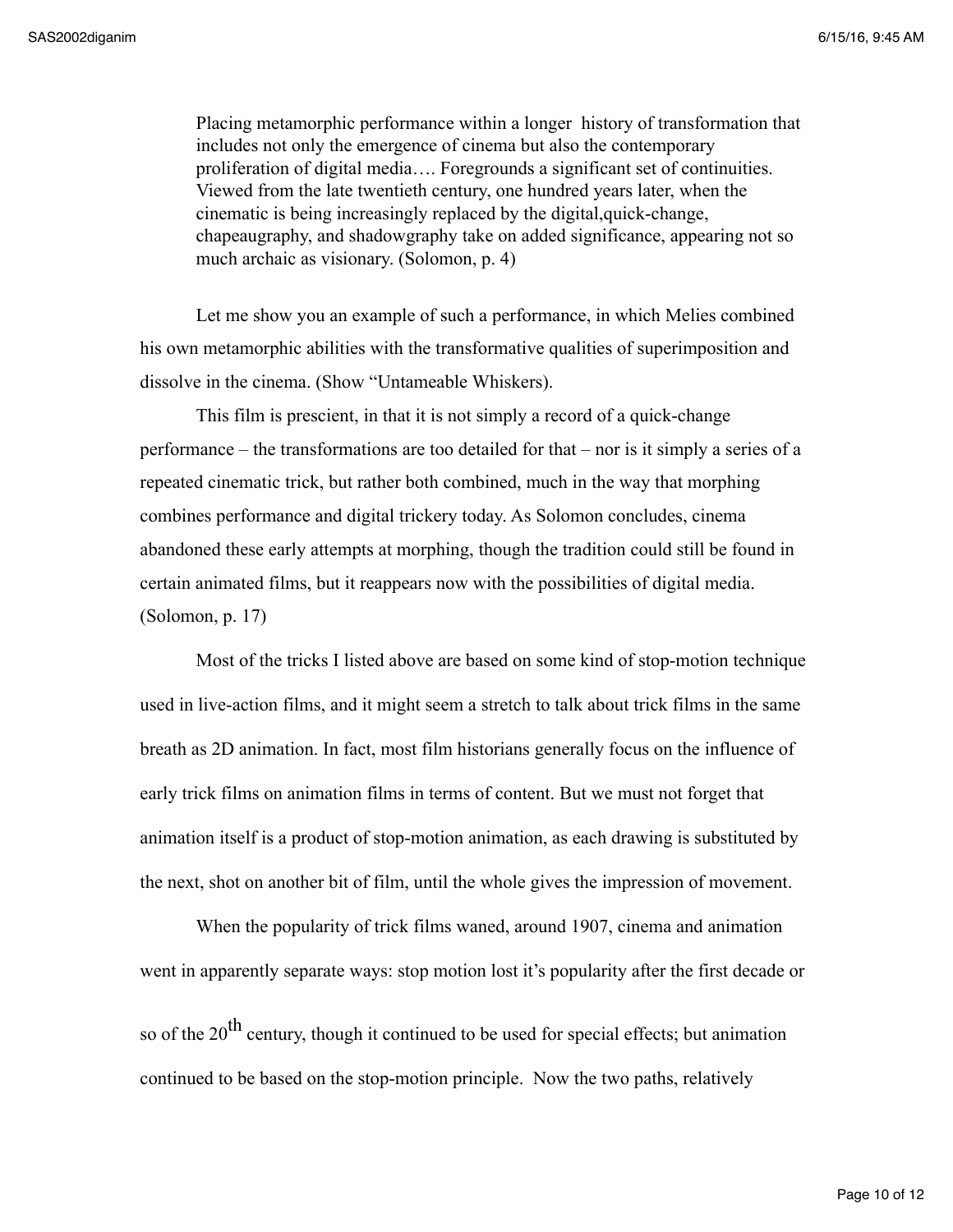separate for most of a century, are coming back together as the drive towards

mechanization reaches the fullness of its accomplishment and is replaced by the drive to

digitization. In digitization, as we have seen in recent movies such as *Waking* Life and

*Final Fantasy*, cinema and animation are coming back together, forcing us to reconsider

the true nature of both arts.

 Word Count: 3380 The SUNDAY TIMES 9 February 1997 (London) Cover Story 11.7

The critters who gave Hollywood the Jitters (about Mars attacks)

Braun, Marta. (1992), Picturing Time: the Work of Étienne-Jules Marey (1830-1904), Chicago and London, University of Chicago Press.

Crafton, Donald. (1993), Before Mickey: The Animated Film 1898-1928, Chicago and London, University of Chicago Press (1st ed. 1982). \_\_\_\_\_\_\_\_\_\_\_\_\_, (1990) Émile Cohl, Caricature and Film, Princeton, Princeton University Press.

Jones, Karen R., *MARS ATTACKS! The Art of the Movie* by Karen R. Jones, New York: Ballantine Books (A Del Rey Book), 1996.

Lutz, E.G. (1998), Animated Cartoons: How They Are Made, Their Origin, and Development, Bedford, Mass, Applewood Books (1st ed. 1920).

Mannoni, Laurent. (2000), The Great Arts of Light and Shadow: Archeology of the Cinema, trans. and ed. Crangle, R., Exeter, University of Exeter Press, 2000.

McMahan, Alison. (2000), 'The Quest for Motion: Moving Pictures and Flight', in Popple, S. and Toulmin, V. eds., Visual Delights: Essays on the Popular and Projected Image in the Nineteenth Century, Trowbridge, Flicks Books, pp. 93-104.

McMahan, Alison. (2002), Alice Guy Blaché, Lost Cinematic Visionary, New York, Continuum.

,Griffithiana, no. 43 (Masterpieces of Animation 1833-1908), December.

Sadoul, Georges. (1985) Lumière et Méliès, Paris, Lherminier.

Solomon, Matthew, "Twenty-Five Heads under One Hat": Quick Change in the 1890s' by Matthew Solomon, pp.3-20, in *Meta-morphing: Visual Transformation and the Culture of Quick Change,*  Minneapolis and London: The University of Minnesota Press, Vivian Sobchak, editor, 2000. From same book:

"A Brief History of Morphing" by Mark Wolf, pp. 83-102, both in *Meta-morphing: Visual Transformation and the Culture of Quick Change,* Minneapolis and London: The University of Minnesota Press, Vivian Sobchak, editor, 2000